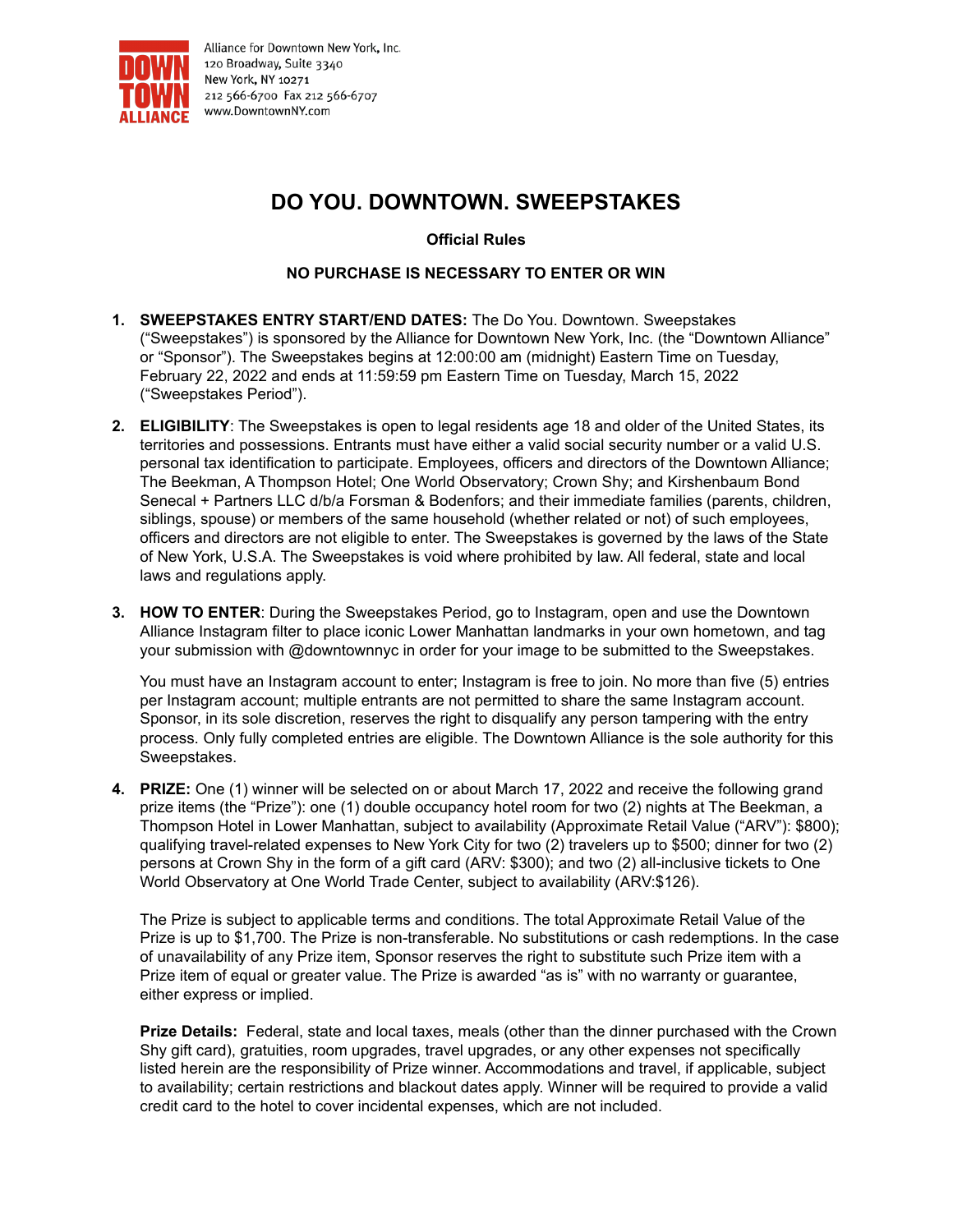Prize winner must use this Prize package by March 31, 2023, or some Prize items will expire and be forfeited. Sponsor is not liable for delays, cancellation or unforeseen events related to flights or accommodations. Prize winner and travel companion will be solely responsible for obtaining valid identification relating to acceptance and use of the travel Prize package, if applicable. Travel companion must be of the age of majority unless the Prize winner is travel companion's parent or legal guardian. Sponsor will not replace any unused, lost, mutilated, expired or stolen tickets, vouchers, gift cards and/or certificates, if applicable. Prize winner will not receive the difference between actual and approximate retail value. The winner agrees to furnish Sponsor with and/or execute any additional documents requested by Sponsor in connection with the awarding of the Prize.

- **5. WINNER NOTIFICATION**: On or about March 17, 2022, a potential Sweepstakes winner will be selected by Sponsor in a random drawing. The potential winner will be notified via Instagram Direct soon thereafter. A potential winner must respond to Sponsor's notification within five (5) business days after the date of notification. A potential winner's failure to respond to the Prize notification within the specified five (5) business days will be considered such potential winner's forfeiture of the Prize and an alternate winner may be selected from the pool of eligible entries. If an entrant is found to be ineligible, an alternate winner may also be selected from the pool of eligible entries. After initial contact has been made, subsequent communication may take place via e-mail or telephone. A potential winner may be required to sign and return, where legal, a Statement of Eligibility, Liability/Publicity Release and Payment Authorization within seven (7) calendar days of receipt. If such document is not returned within the specified time period, the Prize notification is returned as undeliverable, or a potential winner is not in compliance with these Official Rules, that potential winner's Prize will be forfeited and an alternate winner will be selected. Upon Prize forfeiture, no compensation will be given. In the event of a dispute as to the identity of any potential winner, Sponsor reserves the right in its sole discretion to select another winner and the unidentifiable potential winner will forfeit all rights to the Prize. Sponsor reserves the right in its sole discretion to disqualify any submission that (i) advocates or promotes unlawful activities, (ii) is prurient, sexual or pornographic in nature, (iii) endorses any political campaign on behalf of (or in opposition to) any candidate for elective public office or is religious in nature or (iv) contains messaging that is discriminatory, derogatory or offensive to particular individuals or groups.
- **6. PRIZE SELECTION ODDS:** Odds of winning depend on the number of eligible entries received for the drawing. Subject to verification of eligibility and compliance with these Official Rules, the winning entry chosen as determined by Sponsor, will be deemed the potential Prize winner.
- **7. GENERAL CONDITIONS**: By participating, each entrant agrees: (a) to abide by these Official Rules and decisions of Sponsor, which shall be final and binding in all respects relating to this Sweepstakes; and (b) to the use of his/her name, voice, performance, photograph/video, image and/or likeness for editorial, administrative, programming, advertising, publicity and promotional purposes in any and all media, now or hereafter known, worldwide and on the Internet, and in perpetuity by Sponsor and its designees, without compensation (unless prohibited by law) or additional consents from entrant or any third party and without prior notice, approval or inspection, and to execute specific consent to such use if asked to do so. Participation in the Sweepstakes and acceptance of Prize constitutes winner's permission for Sponsor to use his/her name, address (city and state), likeness, photograph, picture, portrait, voice, biographical information, and/or any statements made by winner regarding the Sweepstakes or Sponsor for advertising and promotional purposes without notice or additional compensation, except where prohibited by law. By participating, entrant also agrees not to release any publicity or other materials on their own or through someone else regarding their participation in the Sweepstakes without the prior consent of Sponsor, which it may withhold in its sole discretion. Entrants who do not comply with these Official Rules, or attempt to interfere with this Sweepstakes in any way shall be disqualified. Sponsor is not responsible if Sweepstakes cannot take place or if any Prize cannot be awarded due to travel cancellations, delays or interruptions due to acts of God, acts